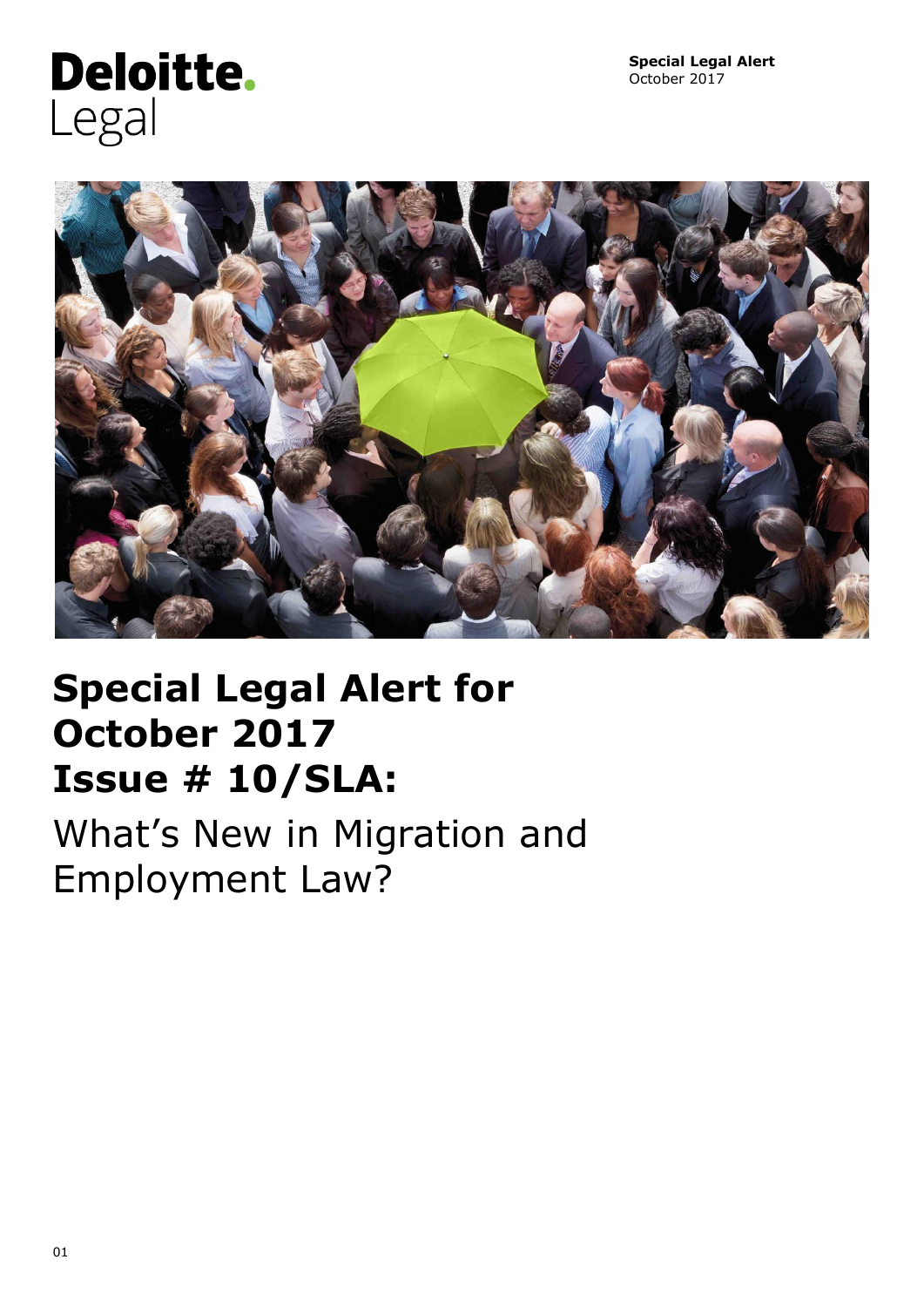## Dear friends,

In this Special Legal Alert, we would like to discuss planned amendments to be introduced into various migration and employment laws.

#### **Migration Law:**

Government Resolution № 602 dated 29 September 2017 approves the Kazakhstan Migration Concept ("Concept") for 2017-2021.

The Concept focuses on short-term and long-term migration and serves as the basis for a new national migration policy until 2021, whereby work permit quotas will not only be based on employer requirements, but also regional socio-economic development needs, regional migration and oralman acceptance quotas.

- **Short-term migration** covers foreign nationals employed in specific sectors of economy or for specific priority projects
- **Long-term migration** covers qualified foreign nationals hired as part of long-term innovative projects to improve entrepreneurial spirit and develop human resources

It also amends the migration law, so that:

- Low-skilled foreign nationals will be hired based on temporary work permits valid from one month up to one year
- sector limits will be introduced on hiring older foreign nationals
- charges will depend on the sector of economy in which the foreign national will be working
- qualified foreign nationals will be hired for a specific position or to realise specific projects for up to one year, and will be given the opportunity to extend their permits
- the mechanism for issuing certificates of compliance to obtain a work permit for self-employed activities will be improved. To this end, a specialists rating list will be drafted, with the system used to grade overseas specialists in the USA and Canada being adapted for Kazakhstan
- measures will be taken to simplify entrepreneurial activities for business migrants in Kazakhstan

The procedure for issuing work permits will be fully automated to ensure transparency and keeping record of qualified employees. The assumption is that documents may only be filed electronically.

Furthermore, the Concept will improve statistical accounting and reporting systems, and awareness of migration processes. It proposes:

- organising integrated international statistical accounting for all categories of foreign nationals from the EEU
- concluding partnership agreements with countries of origin in relation to the employment of unqualified foreign nationals, and creating an integrated register for the same showing sectors and areas of employment and types of work performed
- keeping record of qualified overseas specialists, showing their professions, sectors and employers, and the type of work they perform.

The Concept proposes the following action plan for the above measures:

- the corresponding legislative amendments will be devised in January 2018
- amendments will be introduced into the relevant legislative acts in December 2018

Further, according to the action plan, the Ministry of Employment and Social Welfare will monitor salaries, carry out random reviews or other forms of control, and study the legality and the reasons behind employers' decision to hire foreign nationals. It will also monitor social tension on a monthly basis and draft a map of employment risks.

#### **Employment Law:**

Amendments have also been planned to be introduced into the Labour Code with respect to secondments.

The Ministry of Employment and Social Welfare is planning to ban secondments and other types of contracted employment, except for short-term business trips from head office to subsidiaries and vice versa. At the same time, employment agreements should identify business trip conditions such as the period and scope of work. Salaries should be paid by the organisation where the person is employed.

According to the Ministry of Employment and Social Welfare, the reasons behind the above ban on secondments and other types of contracted employment include low salaries, relative lack of collective agreements due to the absence of social packages and employer inability to ensure safe working conditions.

However, the proposal to ban secondments and other types of contracted employment is currently being considered by the Ministry of Employment and Social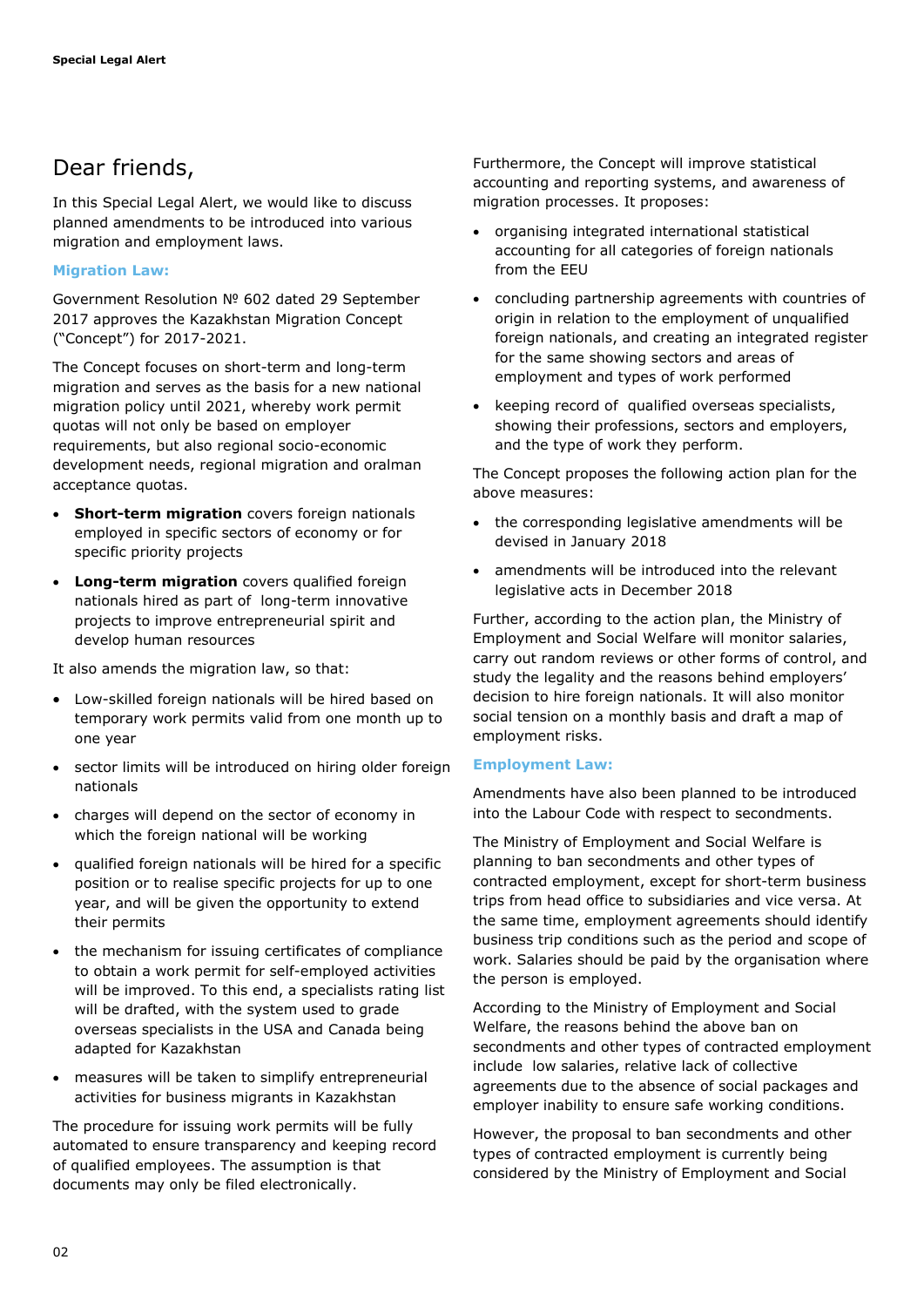Welfare. The next step would be for it to be reviewed by a national trilateral commission.

- The Special Legal Alert provides an in-depth analysis of the most significant amendments and changes planned to be introduced into legislative acts regulating business across a wide range of sectors. Our main objective is to inform our active and potential clients of the new developments in various areas of law.
- Deloitte is not responsible or liable for the use of the information contained in the Special Legal Alert.
- The information contained in the Special Legal Alert contains comments and conclusions based exclusively on information received from open sources.
- Even though the Special Legal Alert covers topics of a legal nature, it is not a legal conclusion on any of the issues discussed in it.
- The aim of the Special Legal Alert is to provide information of a general nature. Deloitte does not accept management decisions for anyone having read the Special Legal Alert, and also does not take responsibility for any decisions taken based on the details provided in the Special Legal Alert. Our conclusions are of an exclusively informative nature. Anyone having read the Special Legal Alert will be responsible for any decisions taken to implement or refuse to implement recommendations and advice, if contained in the Special Legal Alert.

## How Deloitte can help

Deloitte Legal will be glad to provide detailed advice on any questions you may have after reading this Special Legal Alert. The contact details of the main team members are shown below.

The Deloitte Legal team provides unique legal advisory services in various spheres, such as:

Corporate Law

M&A transactions, investment support

Environmental Law

Labour Law and Immigration

Commercial Law:

- Contractual relations
- Licensing and Regulatory
- Real Estate

Legal Due Diligence



Restructuring, liquidation, insolvency

03